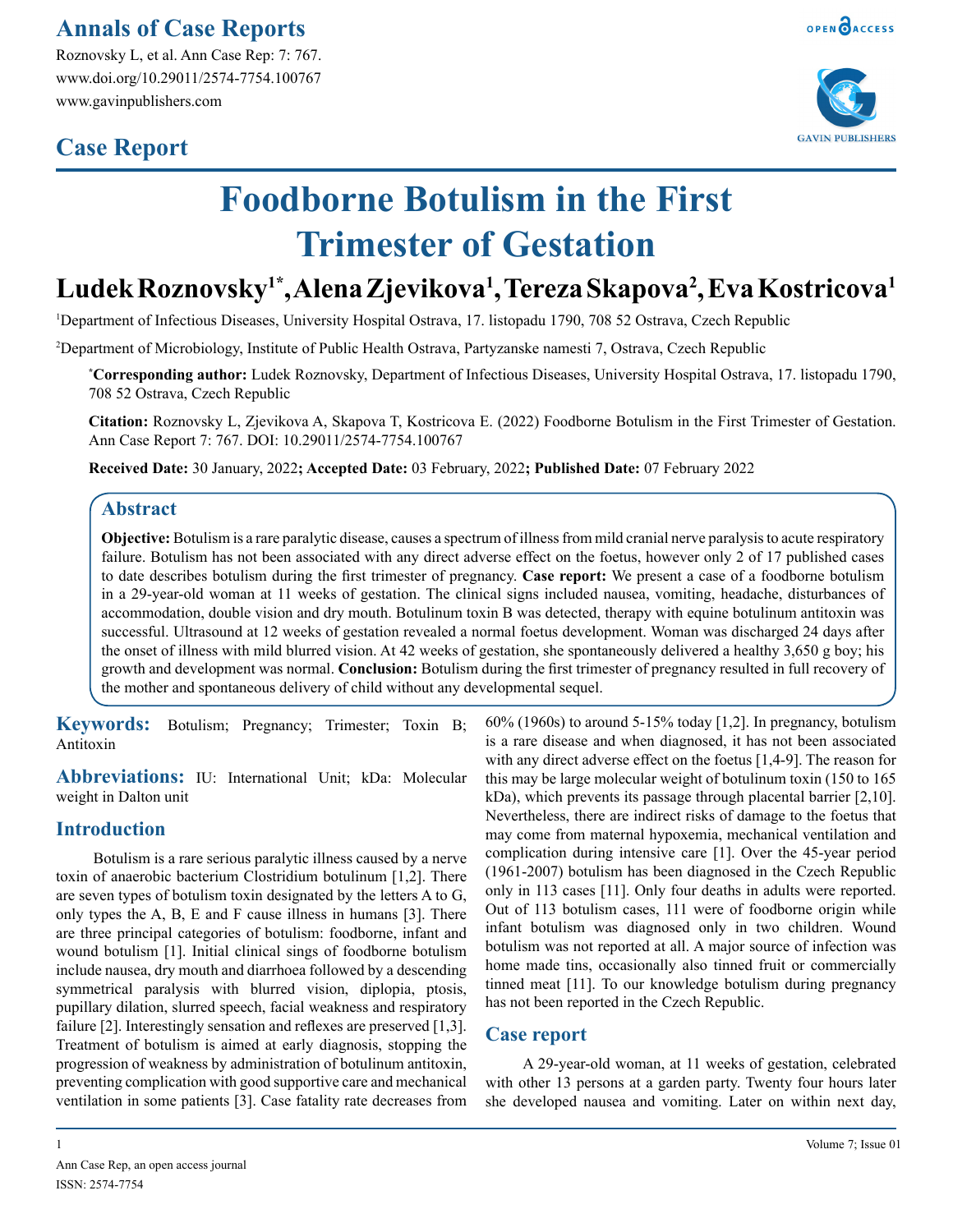**Citation:** Roznovsky L, Zjevikova A, Skapova T, Kostricova E. (2022) Foodborne Botulism in the First Trimester of Gestation. Ann Case Report 7: 767. DOI: 10.29011/2574-7754.100767

other clinical sings appeared including headache, disturbances of accommodation, double vision and dry mouth. During her illness she was not febrile. Sixth day after the party, she was hospitalized at the local neurology department. Primary diagnosis was a blockade of atlantooccipital joint with irritation of cervical sympathetic nerves. Screening toxicology test for drug poisoning and lumbar puncture for neuroinfection were all negative. However, in view of her deterioration (double vision and ptosis) and a reported case of illness with similar symptoms of other woman attending the same party, botulism was suspected. Active surveillance of party participants found two additional women with moderate clinical signs of botulism including blurred vision and dysphagia. Fermented cucumbers were indicated as a probable source of botulinum toxin. Unfortunately this was not confirmed by toxicology examination because there was no food available from the party anymore. Blood samples were collected for botulinum toxin analysis from our woman at tenth day after the garden party and from three non-pregnant women at tenth or eleventh day. Blood sample from pregnant woman was positive for botulinum toxin by a mouse bioassay, in which a patient's serum (with or without antiserum) was injected intraperitoneally into mice that were subsequently observed for symptoms [1,2]. At eleventh day after party, first mouse bioassay with polyvalent antiserum against toxin A, B or E proved botulism, second mouse bioassay with monovalent antiserum confirmed botulinum toxin B. Botulinum toxin was not detected at three non-pregnant women. Anaerobic cultures of stool of all four women did not reveal Clostridium botulinum.

One day before confirmation of botulism, our woman was transferred to the Department of Infectious Diseases. The initial clinical evaluation revealed blurred vision, mydriasis, ptosis and dysphagia with no signs of respiratory muscle fatigue. At this time trivalent equine botulism antitoxin for intramuscular use (Antitoxinum botulinicum polyvalent A+B+E, Biomed, Poland) was administered. Two additional doses of antitoxin were given during two subsequent days. Each dose contained 5000 IU of antitoxin A, 5000 IU of antitoxin B and 1000 IU of antitoxin E. In the first day, application of antitoxin in a regimen of desensitization was complicated with headache, pallor, pruritus and short time of dyspnoea. For this reason hydrocortizon 200 mg and bisulepinum one mg were administered intravenously with application of an oxygen mask. Within a few minutes the woman fully recovered. Hydrocortison 100 mg and bisulepinum one mg intravenously were followed prior each dose of antitoxin, no other complications were observed. Our woman was not administered any antibiotics. Clinical features improved quickly. Dysphagia vanished one day after the last dose of antitoxin, ptosis persisted for one week, only blurred vision improved gradually. During the first three days of hospitalization woman was able to tolerate only liquid diet, therefore a partial intravenous nutrition was instituted

for five days. The woman suffered from constipation having the first stool after six days.The diagnosis of botulism was supported with electrophysiological study with repetitive muscle stimulation, which showed augmentation of potential (increment of 60% in the 50-Hz rate) seen in botulism and Eaton-Lambert myasthenic syndrome [2,3]. The progress of pregnancy, despite the clinical signs of botulism, appeared normal. Obstetrics ultrasound at 12 weeks of gestation revealed a normal foetus development. Reassurance also came from a genetic specialist stating that probability of damage to the foetus is very low because of large botulinum toxin molecules are not able to pass through the placenta and because of a foetus at 12 weeks of pregnancy had not mature synapses (target for botulinum toxin). Our woman decided for her pregnancy to continue. She was discharged 24 days after the onset of illness free of any clinical signs except for the mild blurred vision. Follow-up neurological examination at eight weeks after poisoning revealed only a residual ocular fatigue. At 42 weeks of gestation woman spontaneously delivered a healthy 3,650 g boy. The child was breast-fed for 10 months. Three-month check-up did not reveal any abnormalities in neurological development with the exception of mild plagiocephalia. Telephone communications with parents confirmed child's normal growth and development until this five years of age.

#### **Discussion**

Outbreak of foodborne botulism in two or more persons is usually caused by contaminated foods [3]. In general, clinical diagnosis of botulism is often difficult to make. Clinicians should be vigilant for symptoms of botulism including initial ocular signs, descending flaccid paralysis, bulbar signs and subsequently respiratory failure [3].

It is well established that botulism is frequently misdiagnosed because of its similar clinical findings with other neuromuscular diseases, neuroinfections and intoxications [1,2,7]. This was also true in our case where a suspicion of botulism came relatively late and first clinical sings were misdiagnosed for the cervical abnormality. Published literature on botulism during pregnancy is very rare. For example, Robin, et al. reported a case of foodborne botulism in 24-year-old woman at 16 weeks of gestation. She was treated with two doses of trivalent antitoxin and later on delivered a healthy boy at 42 weeks of gestation [5]. Another study described 37-year-old woman with foodborne botulism at 23 weeks of gestation. She was almost completely paralysed. Only visible motions were foetal movements. Despite an antitoxin treatment, she required mechanical ventilation for two months. However, her healthy baby was spontaneously delivered in term [4]. Morrison et al. reported case of wound botulism in 23-year-old heroin-abusing woman at 36 weeks of gestation [1]. This woman underwent urgent caesarean section followed by antitoxin treatment and mechanical ventilation. Her new-born daughter required treatment